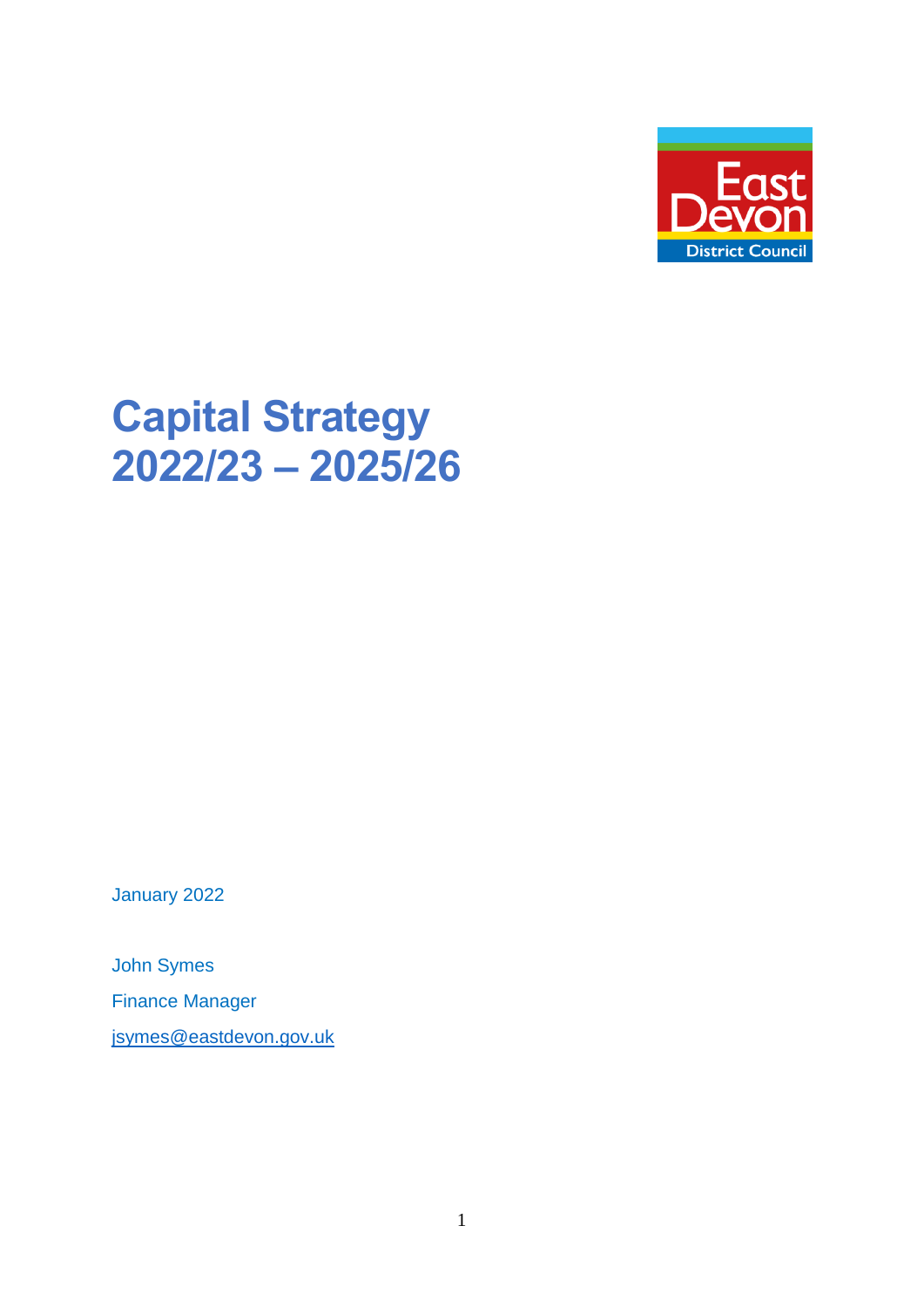# **Contents**

- 1. Purpose
- 2. Capital Expenditure
- 3. Revenue Budget Implications
- 4. Treasury Management Investments
- 5. Links to other corporate strategies, plans & financial governance documents
- 6. Capital Programme Setting Process
- 7. Monitoring of the Capital Programme
- 8. Property/Commercial Investment
- 9. Funding Strategy and Capital Policies
	- 9.1 External Funding
	- 9.2 Capital Receipts
	- 9.3 Revenue Funding
	- 9.4 Prudential/Unsupported Borrowing
	- 9.5 Leasing
- 10. Procurement and Value for Money
- 11. Partnerships and Relationships with other Organisations
- 12. Management Framework
- 13. Performance Management
- 14. Risk Management
	- 14.6 Credit Risk
	- 14.7 Liquidity Risk
	- 14.8 Interest Rate Risk
	- 14.9 Exchange Rate Risk
	- 14.10 Inflation Risk
	- 14.11 Legal and Regulatory Risk
	- 14.12 Fraud, Error and Corruption
- 15 Knowledge and Skills
- 16 Other Consideration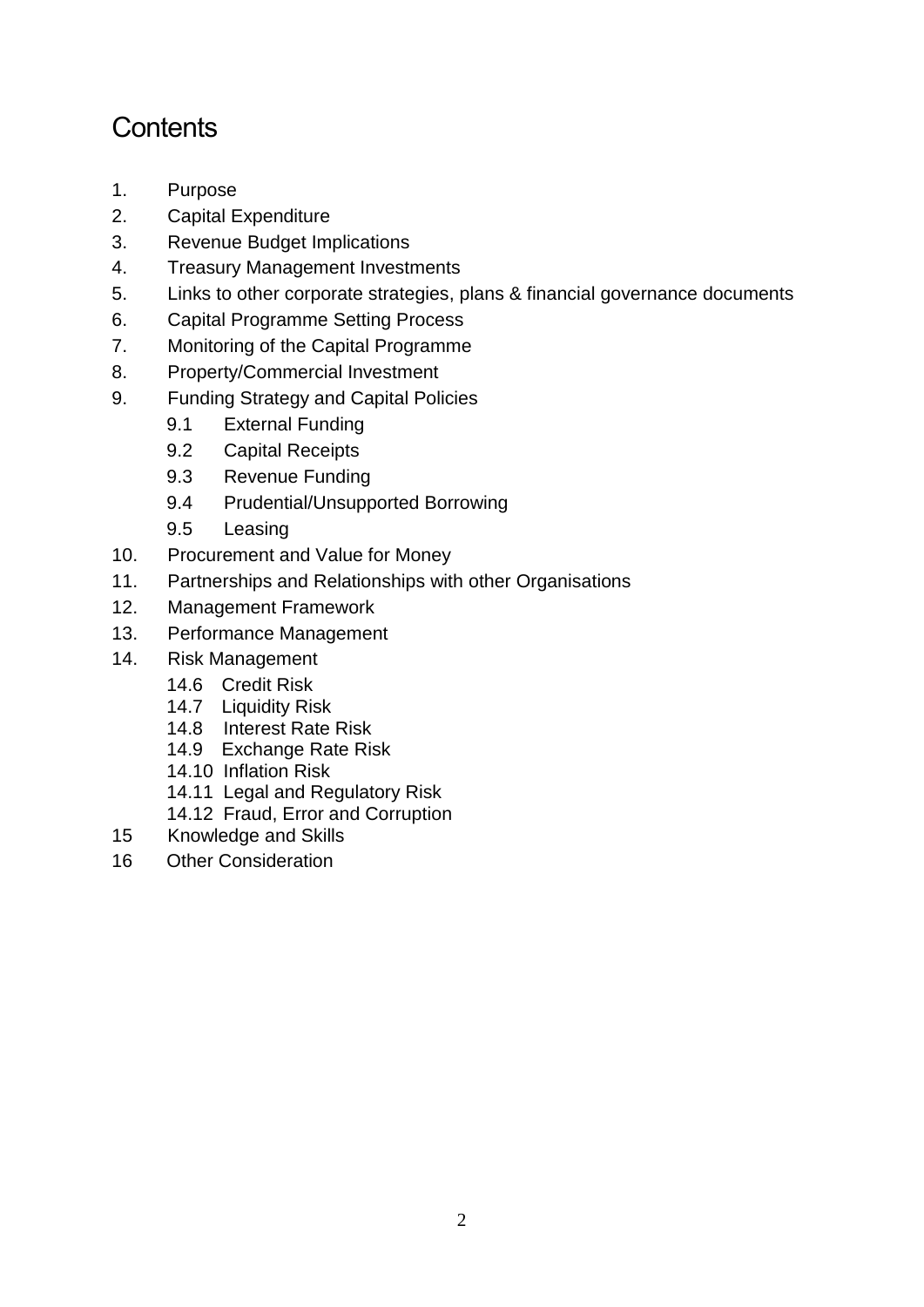### **Purpose**

- 1.1 This document draws together various adopted strategies and agreed process of the Council that govern how the Council manages capital expenditure and investment decisions. The Capital Strategy brings these areas together in one overarching document.
- 1.2 The Chartered Institute of Public Finance and Accountancy (CIPFA) Prudential Code introduced the requirement for local authorities to produce a capital strategy to demonstrate that capital expenditure and investment decisions are taken in line with desired outcomes and take account of stewardship, value for money, prudence, sustainability and affordability. This Council's practices meet these outcomes and it's useful to set these out in one place to demonstrate this.
- 1.3 The Capital Strategy is a key document, it provides a high level overview of how capital expenditure, capital financing and treasury management activity contribute to the delivery of desired outcomes. It also provides an overview of how associated risk is managed and the implications for future financial sustainability. It includes an overview of the governance processes for approval and monitoring of capital expenditure.
- 1.4 The Capital Strategy document covers the period from 2022/23 to 2025/26 and will be reviewed annually by Full Council prior to each financial year.

# Capital Expenditure

- 2.1 Capital expenditure is incurred on the acquisition or creation of assets, or expenditure that enhances or adds to the life or value of an existing fixed asset. Fixed assets are tangible or intangible assets that yield benefits to the Council generally for a period of more than one year, e.g. land, buildings, vehicles. This is in contrast to revenue expenditure which is spending on the day to day running costs of services such as employee costs, premise running costs and supplies and services.
- 2.2 The capital programme is the authority's plan of capital works for future years, including details on the funding of the schemes. Included are the projects such as the purchase of land and buildings, the construction of new buildings, major maintenance that enhance assets, design and project management fees related to projects and the acquisition of vehicles and other items of equipment. Also included could be service and commercial investments if they relate to a purchase of an asset. The Council has an adopted de minimis level of £20,000 for expenditure to be classified as capital.

# Revenue Budget Implications

3.1 Any capital expenditure that is not immediately paid for through a revenue or capital resource leads to a capital financing need or gap, which will increase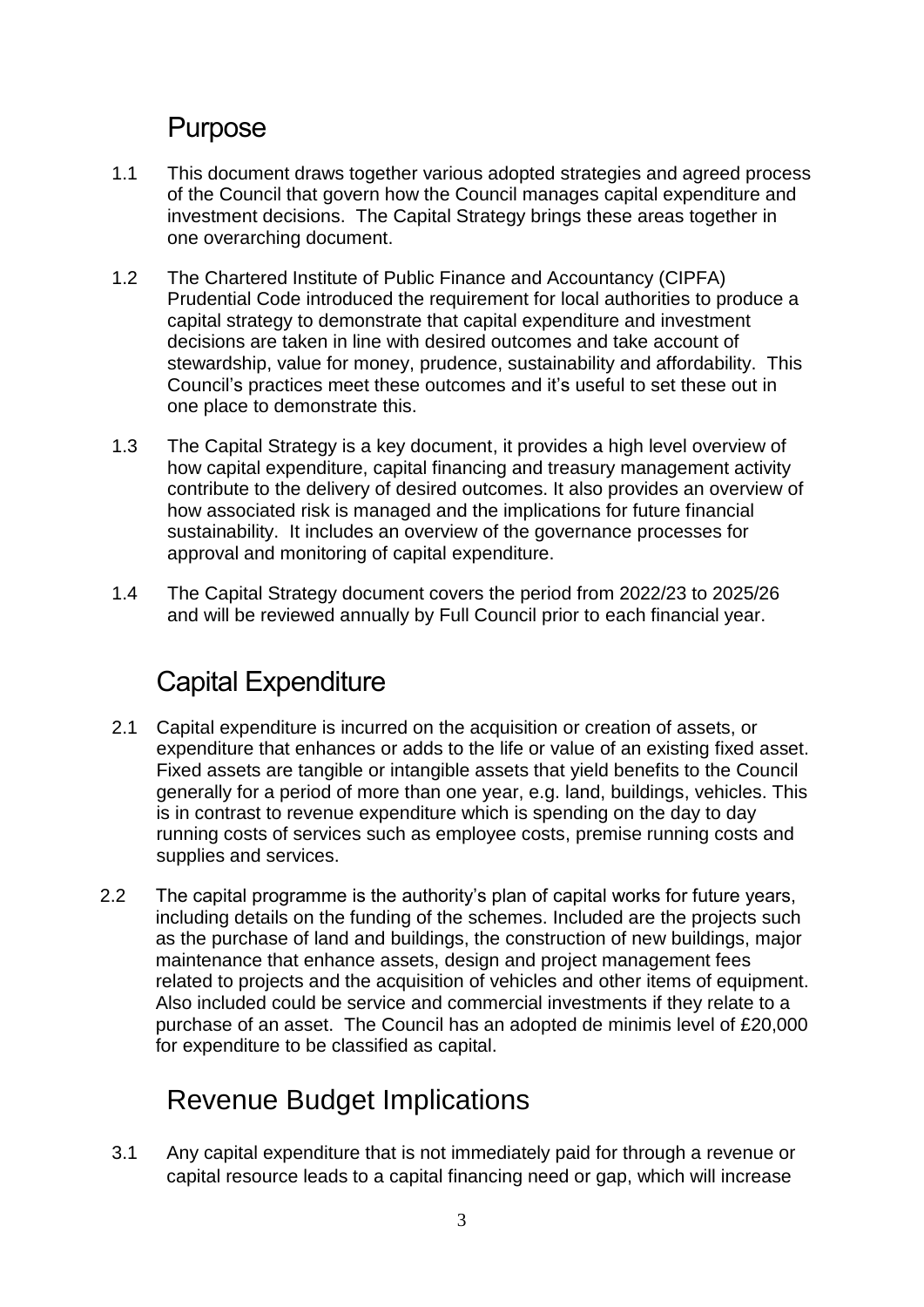the Council's total Capital Financing Requirement (CFR). The CFR is a measure of the Council's underlying need to borrow to finance the total historic outstanding capital programme.

- 3.2 The medium term strategy is prudently maintaining an under-borrowed position, meaning that as a temporary measure the Council is using its own cash supporting reserves, balances and cash-flows rather than fully funding the CFR with external borrowing. This position will need to be reviewed in line with investment returns and counterparty risks.
- 3.3 Where a capital project increases the CFR or financing gap then a minimum revenue provision (MRP) must be made to reduce the borrowing amount over the life of the asset. The MRP and the interest payable on the borrowing (annual cost of borrowing) are charged to the revenue account each year and this will therefore impact on the Council's revenue budget and on-going medium term financial plan budget gap.
- 3.4 The following table highlights this impact on the revenue budget for the General Fund:

| <b>TABLE 1</b>                       | 2020/21 | 2021/22         | 2022/23         | 2023/24         | 2024/25         |  |  |  |
|--------------------------------------|---------|-----------------|-----------------|-----------------|-----------------|--|--|--|
|                                      | Actual  | <b>Estimate</b> | <b>Estimate</b> | <b>Estimate</b> | <b>Estimate</b> |  |  |  |
|                                      | £000    | £000            | £000            | £000            | £000            |  |  |  |
| <b>Capital Financing Requirement</b> |         |                 |                 |                 |                 |  |  |  |
| <b>Estimated CFR -</b>               | 2,647   | 15,153          | 18,158          | 18,453          | 18,576          |  |  |  |
| <b>General Fund</b>                  |         |                 |                 |                 |                 |  |  |  |
| MRP / Revenue                        | 156     | 174             | 673             | 791             | 801             |  |  |  |
| <b>Budget Cost</b>                   |         |                 |                 |                 |                 |  |  |  |
| <b>Increasing GF Cost</b>            |         | $+18$           | $+499$          | $+118$          | $+10$           |  |  |  |

3.5 The related prudential affordability indicator can be found in the treasury management strategy.

#### Treasury Management Investments

- 4.1 Treasury Management investment activity covers those investments which arise from the organisation's cash flows and debt management activity and ultimately represent balances which need to be invested until the cash is required for use in the course of business.
- 4.2 Treasury Management investments need to ensure that the security and liquidity of funds are placed ahead of the investment return. The management of associated risk is set out in the Council's Treasury Management Strategy.
- 4.3 The CIPFA Treasury Management Code recognises that organisations may make investments for policy reasons outside of normal treasury management activity. These may include service and commercial investments. The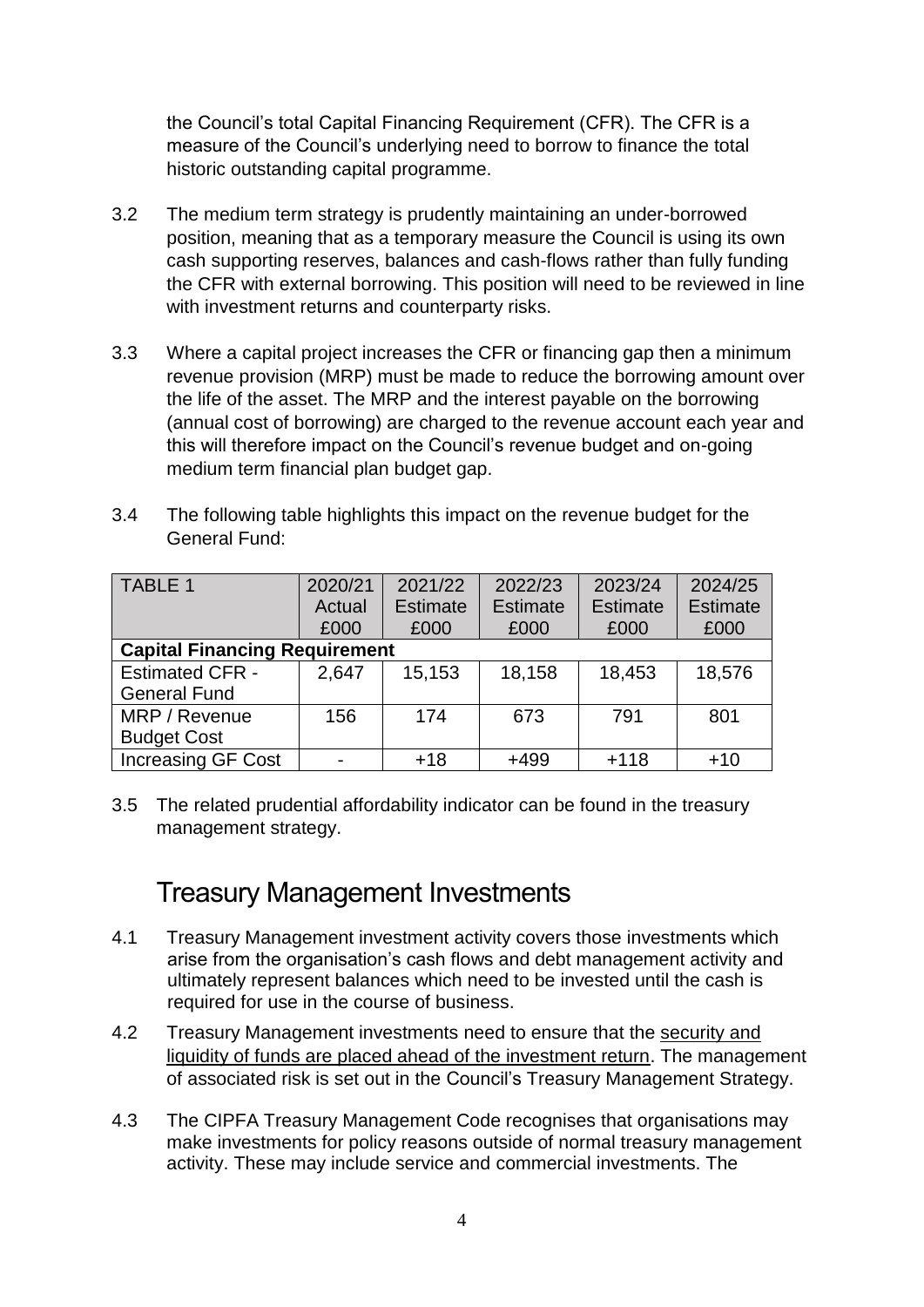management of associated risk for these investments is set out in the Council's Commercial Investment Framework.

#### Links to other corporate strategies, plans and financial Governance documents

- 5.1 The Council Plan sets out the Council's ambitions and priorities with agreed outcomes which guide its work. These aims, priorities and objectives are in turn reflected in Service Plans.
- 5.2 To support the delivery of the Council Plan and Service Plans a number of key strategies/policies are in place; Medium Term Financial Plan, Transformation Strategy, Capital Strategy, Asset Management Plan, Treasury Management Strategy.
- 5.3 There are adopted documents which govern and put in place financial controls to ensure proper financial management, these are linked to this Capital Strategy, namely:
	- Treasury Management Strategy This Strategy is approved annually and follows the Treasury Management Code published by CIPFA to govern treasury activities defined as: *The management of the organisations borrowing, investments and cash flows, its banking, money market and capital market transactions.*
	- The Prudential Code The adoption of the Code is approved annually and follows the latest best practice as published by CIPFA to help ensure that the capital expenditure plans of the Council are affordable, prudent and sustainable.
	- Commercial Investment Framework The adoption of this links to the Treasury Management Strategy but specially governs the element of investment that covers the purchase of commercial assets as an investment rather than investments related to cash flow decisions. The Framework is being reviewed in light of the recent changes to PWLB rules that prevents borrowing for purely yielding assets with any relevant financial implications being incorporated.
	- Project Management Guidelines These govern the way the Council will appraise and monitor the delivery of key projects which in the main are those within the capital programme.
- 5.4 The operation of all these strategies are underpinned by the Council's constitution, in particular the Contract Standing Orders and Financial Regulations.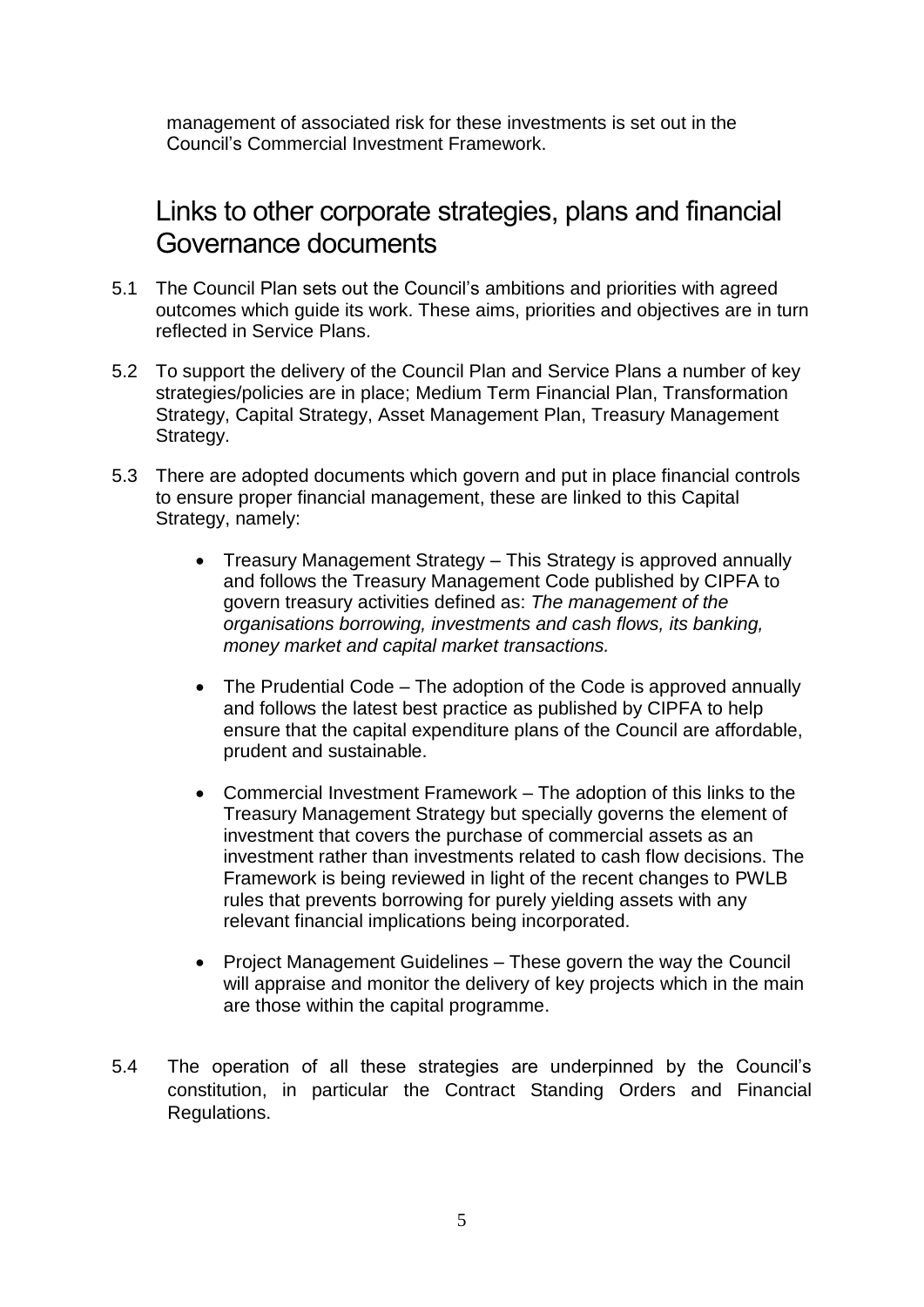5.5 Capital resources should be directed to those programmes and projects that optimise the achievement of corporate aims. The following processes are designed to ensure this.

### Capital Programme Setting Process

- 6.1 The preparation of the draft Capital Budget is directed by the Budget Setting and Capital Allocations Panel who meet specifically in December each year to consider scheme proposals. The Panel considers funding resources available, the capital appraisal process and each scheme proposal. Recommendations are made from this Panel to Cabinet who consider all aspects of the annual Revenue and Capital Budget to make recommendations to Council. Draft proposals are also presented to Joint Scrutiny and Overview Committee for consideration and recommendations.
- 6.2 The capital appraisal process is used to build a capital programme aimed at delivering the Council's stated priorities and ensuring schemes meet set gateways:
	- Gateway 1 fully financed external grants pay fully for the project, or revenue savings pay back capital investment inside 5 years
	- Gateway 2 statutory obligation we have to do it by law
	- Gateway 3 contractual obligation we have to abide by our contractual agreements
	- Gateway 4 critical business interruption a major part of the Council's services would not be able to function

Each scheme is given a score against a set criteria such as how the project meets the Council Plan, its Carbon Impact, the risk involved, any part funding, invest to save and service provision. If gateways are passed then the project is approved subject to there being sufficient funds, scoring is considered to give priority against limited resources.

For each scheme proposed an Initial Project Proposal Form is completed as governed in the adopted Council's "Guide to Project Management".

6.3 This process governs for the formation of the Council's Capital Programme and how capital expenditure is approved. Two area of capital expenditure differ to this process: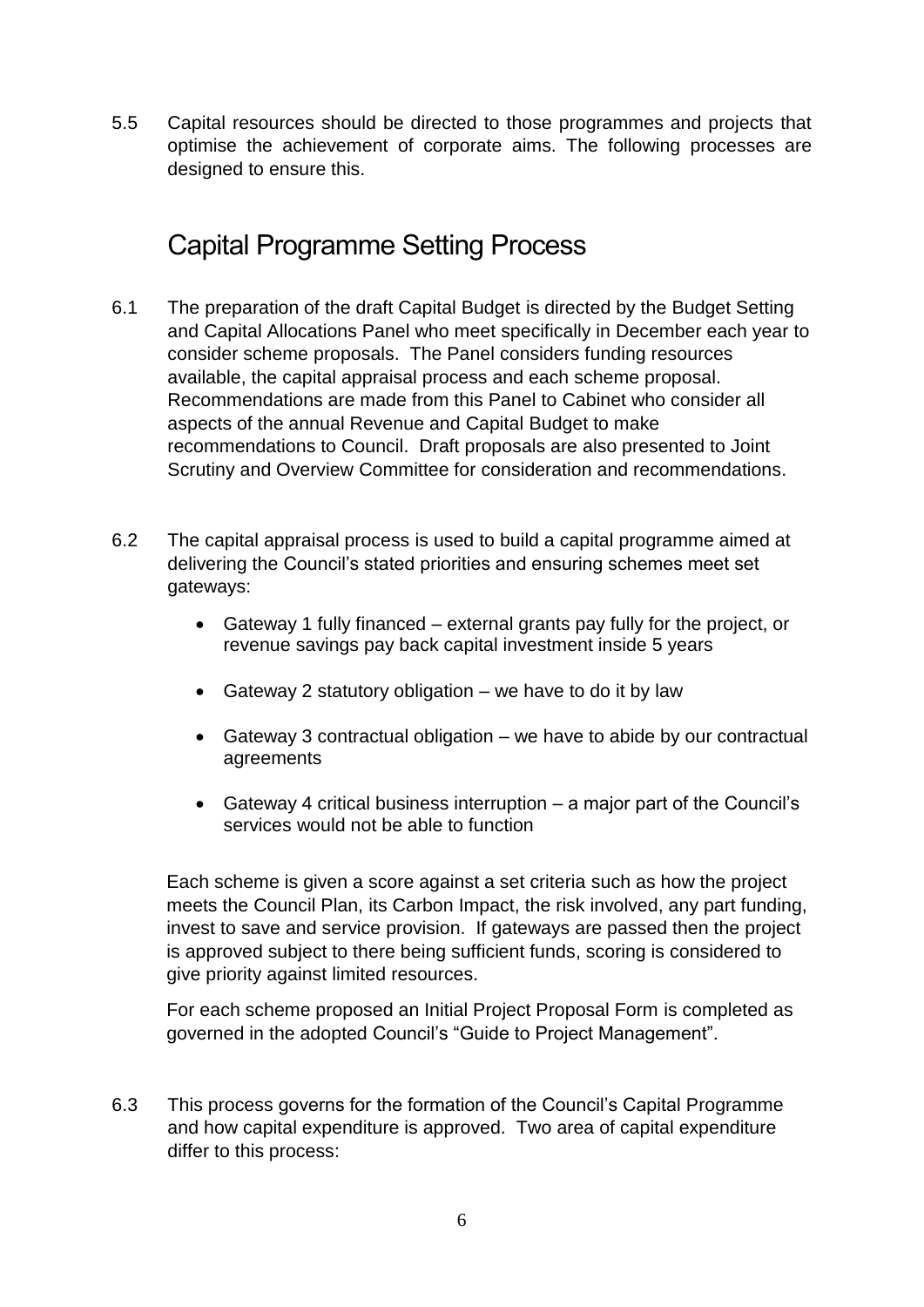- ICT Projects proposed by Strata (Jointly owned IT company who proved ICT support to the Council) this falls to the Strata Scrutiny and Executive Committees to consider and make recommendations to Cabinet.
- Community Infrastructure Levy supported schemes are considered and governed and recommended to Council by the Strategic Planning Committee.
- 6.4 An extract for the Council's Project Management Guidelines is reproduced below which clarifies roles and responsibilities.

| <b>Who</b>                                                                  | <b>What</b>                                                                                                                                                                                                                                                                                                                           |
|-----------------------------------------------------------------------------|---------------------------------------------------------------------------------------------------------------------------------------------------------------------------------------------------------------------------------------------------------------------------------------------------------------------------------------|
| <b>Council</b>                                                              | Approves the Council's spending plans including service<br>$\bullet$                                                                                                                                                                                                                                                                  |
|                                                                             | plans - Annual                                                                                                                                                                                                                                                                                                                        |
|                                                                             | Adopts Council Plan.<br>$\bullet$                                                                                                                                                                                                                                                                                                     |
| <b>Cabinet</b>                                                              | Recommends Council spending plans and service plans -<br>$\bullet$<br>Annually<br>Considers and makes recommendations on business cases<br>$\bullet$                                                                                                                                                                                  |
|                                                                             | for large scale projects. Ad hoc reports to Cabinet with cut<br>off September for inclusion in forthcoming budget<br>considerations.                                                                                                                                                                                                  |
|                                                                             | Considers minutes of Strata JEC (ICT Projects).<br>$\bullet$                                                                                                                                                                                                                                                                          |
|                                                                             | Considers minutes of Strategic Planning for CIL<br>$\bullet$<br>(Infrastructure/123 schedule list)                                                                                                                                                                                                                                    |
|                                                                             | Considers minutes of Budget Setting and Capital Allocations<br>$\bullet$<br>Panel (All other Capital Projects and overall financing<br>implications).                                                                                                                                                                                 |
| <b>Budget</b><br><b>Setting and</b><br><b>Capital</b><br><b>Allocations</b> | Recommendations to Cabinet projects to be included in the<br>$\bullet$<br>Annual Capital programme. Overview of Programme and<br>funding. Receives Capital Appraisal Forms and Initial<br>Project Proposal Document.                                                                                                                  |
| <b>Panel</b>                                                                | Monitors delivery of large projects and report to Cabinet<br>$\bullet$<br>through minutes any critical issues such as changes<br>(realised or anticipated) to the business case, project plan,<br>level of risk, or variation against the project budget.<br>Receive Post Project Evaluation reports for large projects.<br>$\bullet$ |
| <b>Strata JEC</b>                                                           | Recommend to Cabinet IT projects for budget inclusion.<br>$\bullet$                                                                                                                                                                                                                                                                   |
|                                                                             | Monitor delivery of IT projects and report to Cabinet through<br>$\bullet$                                                                                                                                                                                                                                                            |
|                                                                             | minutes any critical issues such as changes (realised or<br>anticipated) to the business case, project plan, level of risk,<br>or variation against the project budget.                                                                                                                                                               |
| <b>Strategic</b><br><b>Planning -</b><br><b>CIL</b>                         | Minutes to Cabinet identifying projects and any implications<br>$\bullet$<br>on the Council's Capital programme.                                                                                                                                                                                                                      |
| <b>SMT</b>                                                                  | Acts as Project Management Board.<br>$\bullet$                                                                                                                                                                                                                                                                                        |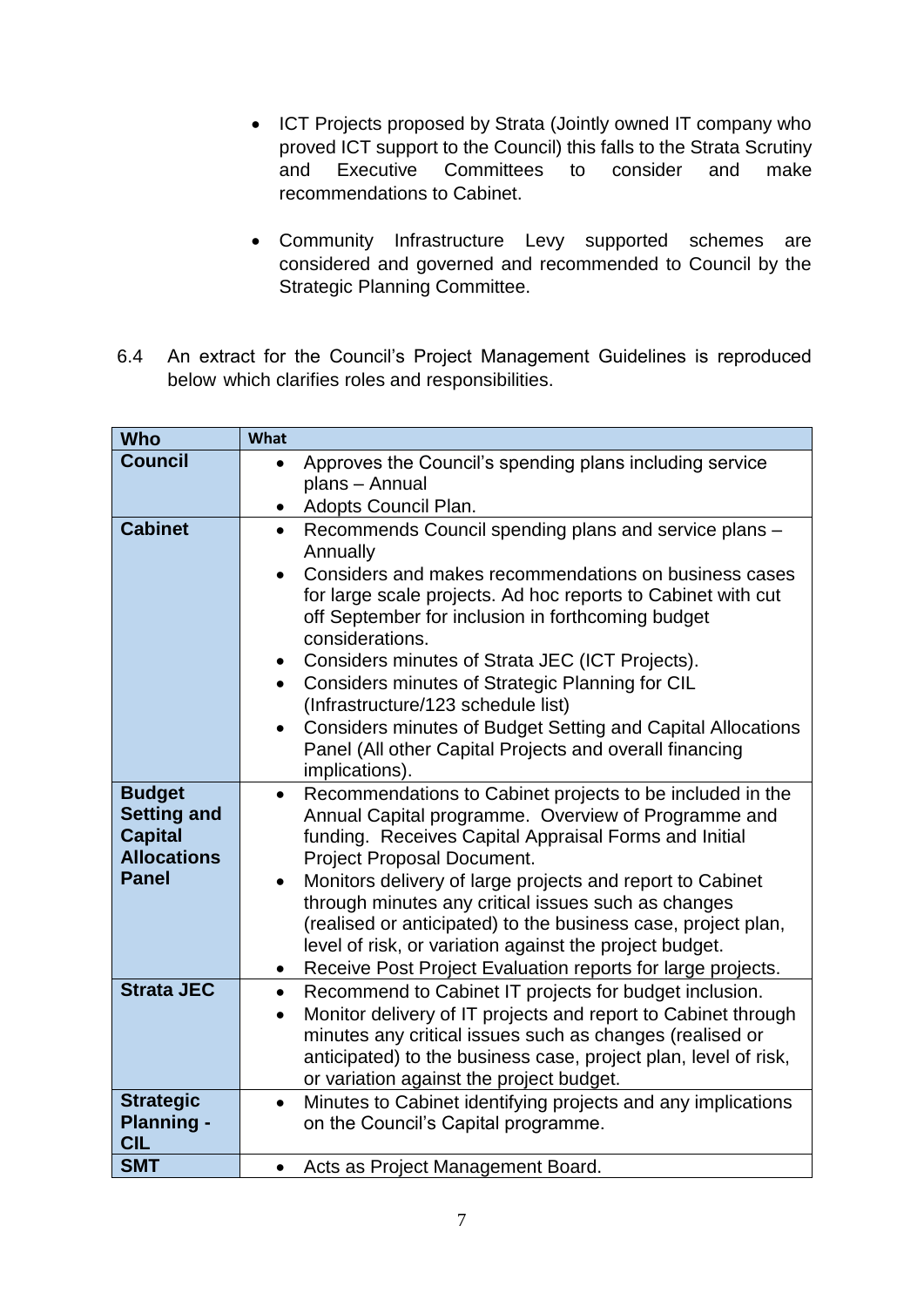| <b>Who</b>         | What      |                                                                                                |  |  |  |  |
|--------------------|-----------|------------------------------------------------------------------------------------------------|--|--|--|--|
|                    | $\bullet$ | Receives all project documentation and agrees next steps.                                      |  |  |  |  |
|                    | ٠         | Monitors progress of projects, mainly by exception.                                            |  |  |  |  |
|                    | $\bullet$ | Receives requests for changes (realised or anticipated) to                                     |  |  |  |  |
|                    |           | the business case, project plan, level of risk, or variation                                   |  |  |  |  |
|                    |           | against the project budget and will refer as appropriate.                                      |  |  |  |  |
|                    | $\bullet$ | Supports Cabinet in the review of the Council Plan and                                         |  |  |  |  |
|                    |           | <b>Service Plans</b>                                                                           |  |  |  |  |
|                    |           | The Strategic Lead for Finance has overall responsibility for                                  |  |  |  |  |
|                    |           | the Project Management process including training.                                             |  |  |  |  |
| <b>Senior</b>      | ٠         | Will normally be a Service or Strategic Lead but could be a                                    |  |  |  |  |
| <b>Responsible</b> |           | senior manager for small projects.                                                             |  |  |  |  |
| Owner              | ٠         | Champions the project and has overall responsibility for its                                   |  |  |  |  |
|                    |           | delivery.                                                                                      |  |  |  |  |
|                    | $\bullet$ | Ensures that the business case is sound and manages the                                        |  |  |  |  |
|                    |           | approval of the project.                                                                       |  |  |  |  |
|                    | $\bullet$ | Responsible for ensuring that an initial kick off meeting                                      |  |  |  |  |
|                    |           | takes place with all the anticipated key players to discuss                                    |  |  |  |  |
|                    |           | the vision of the project and likely issues (e.g. financial,                                   |  |  |  |  |
|                    |           | legal, ICT) to allow for an early understanding of the level of                                |  |  |  |  |
|                    |           | support required internally.                                                                   |  |  |  |  |
|                    |           | Identifies the core Project Team at the kick off meeting                                       |  |  |  |  |
|                    |           | including the Project Manager.                                                                 |  |  |  |  |
|                    | $\bullet$ | Provides support to the Project Manager.                                                       |  |  |  |  |
|                    | ٠         | Ensures the Project Manager has all the resources                                              |  |  |  |  |
|                    |           | necessary to deliver the project at their disposal.                                            |  |  |  |  |
|                    | $\bullet$ | Resolves any issues at a level outside the scope of the                                        |  |  |  |  |
|                    |           | Project Manager, for example resources/priorities.                                             |  |  |  |  |
|                    | $\bullet$ | Refers issues by exception to SMT.                                                             |  |  |  |  |
|                    | $\bullet$ | Reports to the relevant Portfolio Holder, Cabinet, Overview,                                   |  |  |  |  |
|                    |           | Scrutiny, or Audit & Governance Committees or Budget<br>Setting and Capital Allocations Panel. |  |  |  |  |
| Project            |           | Will normally be a senior manager or an appropriately                                          |  |  |  |  |
| <b>Manager</b>     |           | qualified/experienced officer.                                                                 |  |  |  |  |
|                    |           | The role should not be shared and is the single focus for                                      |  |  |  |  |
|                    |           | day-today management of the project.                                                           |  |  |  |  |
|                    |           | Responsible for producing project documentation including                                      |  |  |  |  |
|                    |           | the PID and PPE.                                                                               |  |  |  |  |
|                    | ٠         | Manages the project delivery including management of the                                       |  |  |  |  |
|                    |           | project budget and Project Team (where appropriate).                                           |  |  |  |  |
|                    |           | Responsible for ensuring effective completion of the project                                   |  |  |  |  |
|                    |           | as specified in the PID.                                                                       |  |  |  |  |
|                    |           | Keeps the Senior Responsible Owner regularly informed of                                       |  |  |  |  |
|                    |           | progress and of any significant deviation from the project                                     |  |  |  |  |
|                    |           | plan (realised and anticipated).                                                               |  |  |  |  |
|                    |           | Responsible for producing monthly progress updates for                                         |  |  |  |  |
|                    |           | relevant officer/team/group.                                                                   |  |  |  |  |
|                    |           | Ensures project team meetings are arranged as appropriate.                                     |  |  |  |  |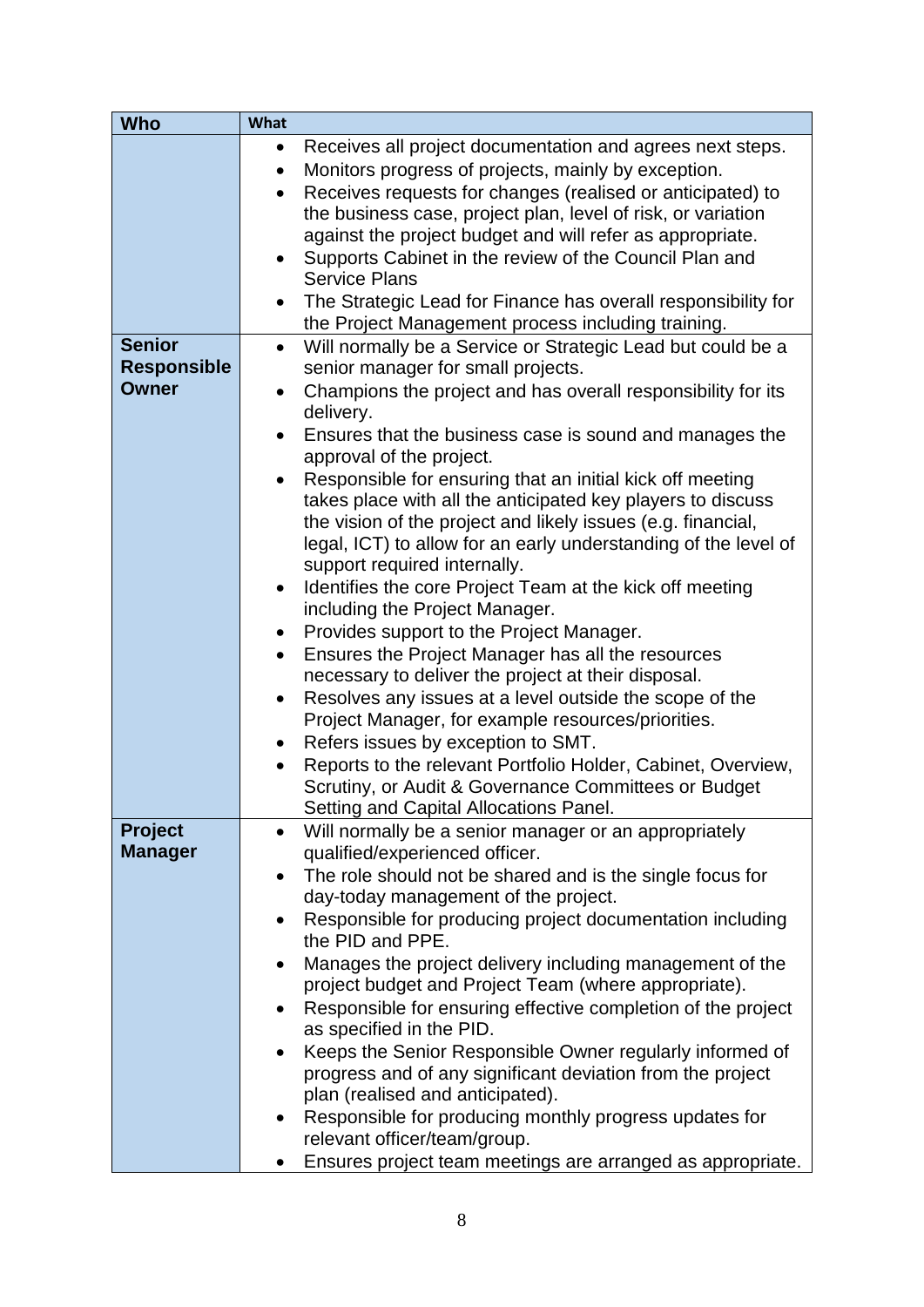| <b>Who</b>                    | <b>What</b>                                                                                                                                                                                                                                                                                                                                                                                                                                                                                                                                                                                                                                                                                                                                                                                                                                                                                 |
|-------------------------------|---------------------------------------------------------------------------------------------------------------------------------------------------------------------------------------------------------------------------------------------------------------------------------------------------------------------------------------------------------------------------------------------------------------------------------------------------------------------------------------------------------------------------------------------------------------------------------------------------------------------------------------------------------------------------------------------------------------------------------------------------------------------------------------------------------------------------------------------------------------------------------------------|
|                               | Provides reports as required by the Senior Responsible<br>$\bullet$<br>Owner.                                                                                                                                                                                                                                                                                                                                                                                                                                                                                                                                                                                                                                                                                                                                                                                                               |
| <b>Project</b><br><b>Team</b> | Not all projects will require a team for delivery. For some it will<br>mean a cross service officer team, whilst others will also have<br>member representation. A Project Team:<br>Should be made up of officers who have the required skills,<br>experience and knowledge to deliver the project.<br>Project Team members must be identified in the PID and<br>their participation must be agreed by SMT to ensure there is<br>enough capacity to support the project.<br>Project Team members must fully understand their roles and<br>responsibilities.<br>Is responsible for carrying out tasks allocated by the Project<br>$\bullet$<br>Manager in accordance with the PID and is collectively<br>responsible for the delivery of the project.<br>Provides progress updates to the Project Manager<br>(frequency to be defined by Project Manager) and raise<br>issues as they occur. |
|                               | The size of the Project Team can vary depending on the<br>type and scope of project.<br>All large projects must also include a representative of                                                                                                                                                                                                                                                                                                                                                                                                                                                                                                                                                                                                                                                                                                                                            |
|                               | Finance and Legal on the Project Team.                                                                                                                                                                                                                                                                                                                                                                                                                                                                                                                                                                                                                                                                                                                                                                                                                                                      |

### Monitoring of the Capital Programme

- 7.1 Once the detailed capital programmes has been approved by Members, the financial spend is monitored on a monthly basis. Monitoring is reported through to Cabinet in the Budget Monitoring reports.
- 7.2 Additional governance is in place for key project and these are monitored through the Budget Setting and Capital Allocations Panel with minutes presented to Cabinet:

|                                   | <b>Project Type</b>   |                    |                      |
|-----------------------------------|-----------------------|--------------------|----------------------|
| <b>Requirement</b>                | <b>Small</b>          | <b>Medium</b>      | Large                |
| <b>Monthly Monitoring Reports</b> | Optional-             | $Yes -$            | Yes - presented      |
| covering; budget, time,           | presented             | presented to       | to SMT project       |
| milestones, risk register.        | Service/              | <b>SMT Project</b> | board (mthly) &      |
|                                   | <b>Strategic Lead</b> | Board (mthly)      | <b>BSCAP</b> (qrtly) |
| <b>Post Project Evaluation</b>    | <b>No</b>             | Yes $-$            | Yes - Presented      |
| Document.                         |                       | presented to       | to SMT Project       |
|                                   |                       | <b>SMT Project</b> | Board & BSCAP        |
|                                   |                       | <b>Board</b>       |                      |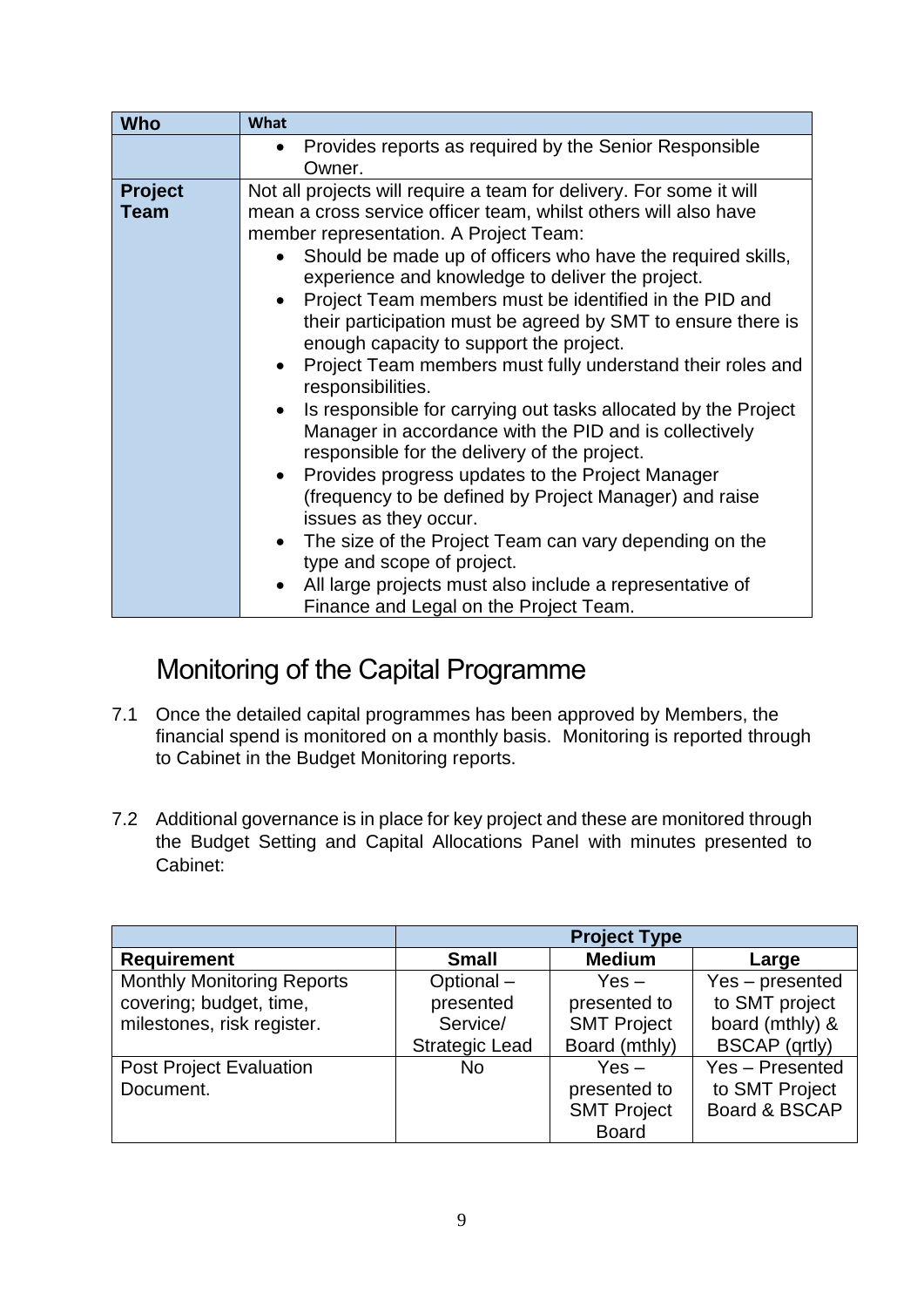### Commercial Asset Investments

- 8.1 Capital expenditure on the purchase of assets for the purpose of investment are determined and governed under the Council's Commercial Investment Framework. This determines criteria for assessment and purchase and defines the governance and monitoring arrangements*.*
- 8.2 The Commercial Investment Framework determines the Council's risk appetite and controls on this type of capital expenditure and is consistent with the principles determined in this Capital Strategy and is included for completeness.
- 8.3 The implications on Council borrowing linked to any future investments will need to be factored into the Council's Prudential Indicator calculations.
- 8.4 This Framework is being reviewed to reflect rule changes on PWLB borrowing and also the recently published revised CIPFA Treasury Management Code and Prudential Code. Formal adoption of these codes is not required until 2023/24 but we will look to adopt these Codes following advice and guidance from our advisors.

### Funding Strategy and Capital Policies

This section sets out the policies of the Council in relation to funding capital expenditure and investment.

#### 9.1 **External Funding**

Services must seek to maximise external funding wherever possible to support capital schemes. This can be in the form of grants and contributions from outside bodies including central government. The capital appraisal processes significantly favours projects that attract external funding.

Prior to submitting bids for grant funding, an assessment of the risk of a contract price increase, associated with market conditions or abnormal building plan demands attached to some grants, must be completed to estimate the likelihood of additional funding being needed.

In respect of match funding bids then the relevant service must fully identify the necessary match funding resources from either within existing budgets or schemes need to be submitted as part of the normal capital appraisal process if additional funding is being sought.

#### 9.2 **Capital Receipts**

A capital receipt is an amount of money exceeding £10,000 which is received from the sale of an asset. They cannot be spent on revenue items. Repayments of capital grants, loans and investments also generate capital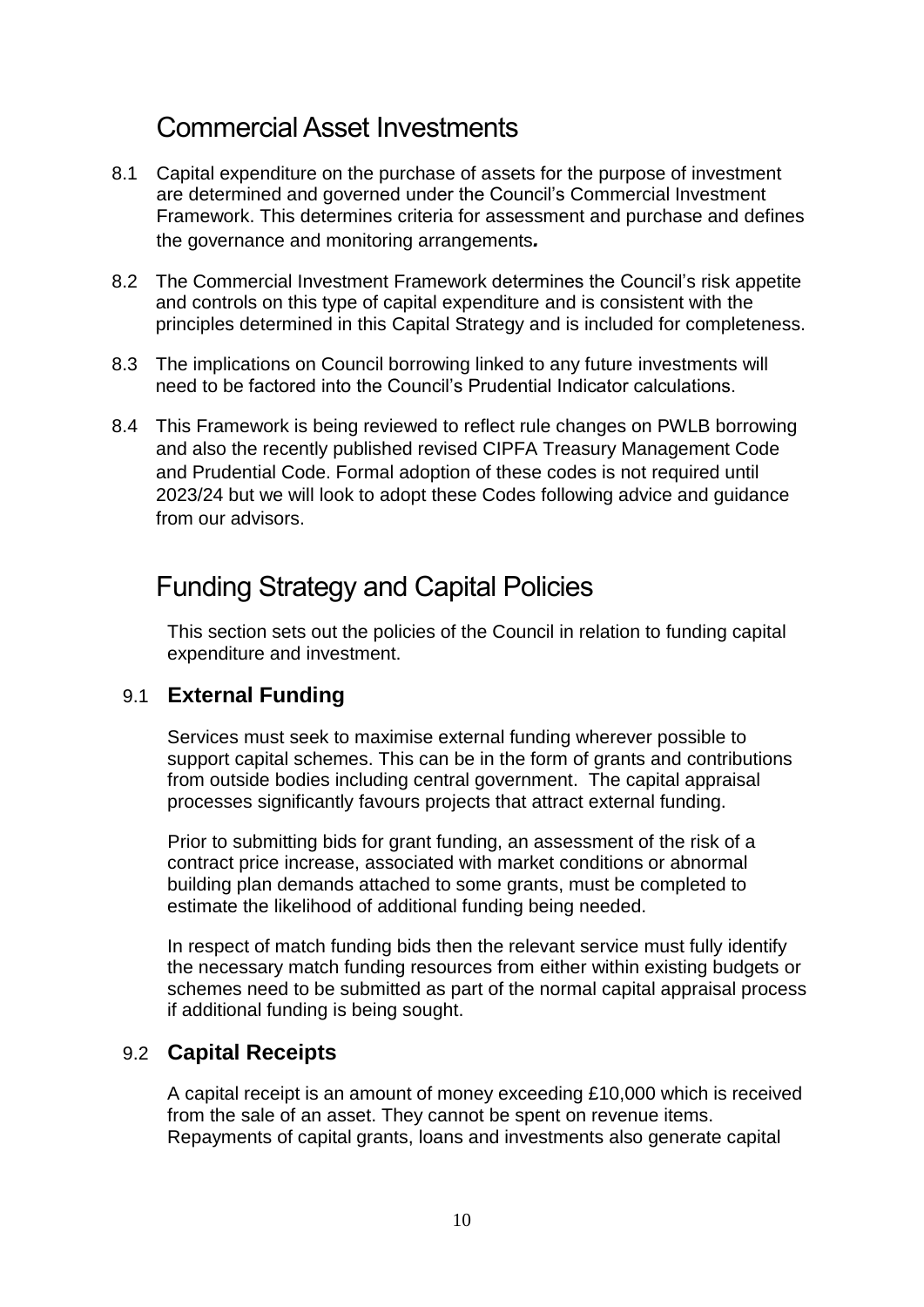receipts. The Council is currently also permitted to spend capital receipts on service transformation projects for a further 3 years from 2022/23.

Capital receipts are pooled and used to finance future capital expenditure and investment according to priorities, although they may be used to repay outstanding debt on assets financed from loans, as permitted by the regulations. The Council has deemed that Housing Revenue Account (HRA) generated capital receipts are used to support HRA capital expenditure only.

#### 9.3 **Revenue Funding**

Services may use their revenue budgets to fund capital expenditure, this may be via earmarked reserves. The Council will consider any corporate funding of capital from revenue as outlined in the annual budget report, currently a significant proportion of the Council's New Homes Bonus Grant is used to finance capital and this is decided annually by Council.

The Strategic Lead for the Service and the Strategic Lead Finance will take an overview and decide the most appropriate way of funding the service areas. In doing that the Strategic Lead Finance will take account of the strategy regarding the levels of general and earmarked reserves.

#### 9.4 **Prudential/Unsupported Borrowing**

Local Authorities can set their own borrowing levels based on their capital need and their ability to pay for the borrowing. The levels will be set by using the indicators and factors set out in the Prudential Code. The borrowing costs are not supported by the Government so the Council needs to ensure it can fund the repayment costs. This borrowing may also be referred to as Prudential Borrowing. The Council's Minimum Revenue Provision Policy sets out a prudent approach to the amount set aside for the repayment of debt.

Capital projects that cannot be funded from any other source can be funded from Prudential Borrowing. The Council must be able to afford the borrowing repayment and interest charges on the loan from existing revenue budgets or the Council must see this as their key priority for the budget process and to be factored into the Financial Plan and medium term financial plan calculations accordingly.

The Strategic Lead Finance will make an assessment of the overall prudence, affordability and sustainability of the total borrowing requested. The impact of this borrowing will be reported in the Treasury Management Strategy alongside the Prudential Indicators required by CIPFA's Prudential Code for Capital Finance.

The view of the Strategic Lead Finance will be fed into the corporate bidding process and inform the Budget Setting and Capital Allocation Panel so that, should the borrowing levels be unaffordable or not prudent, then the schemes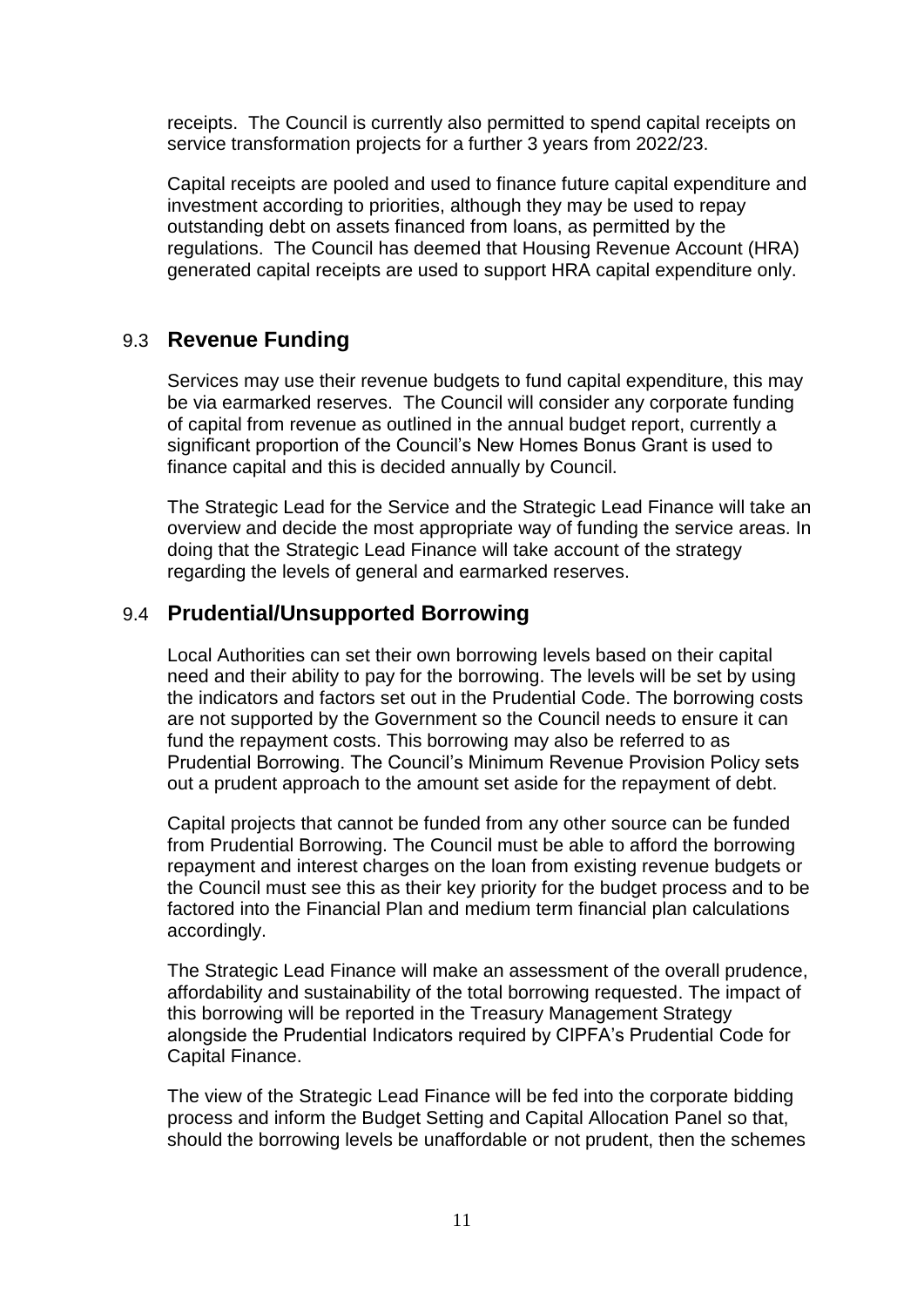will be prioritised against the available funding from borrowing using the corporate prioritisation system.

The Strategic Lead Finance will also determine whether the borrowing should be from internal resources or whether to enter into external borrowing.

#### 9.5 **Leasing**

Strategic Leads may enter into finance leasing agreements to fund capital expenditure however, a full option appraisal and comparison of other funding sources must be made and the Strategic Lead Finance is required to be consulted to ensure that leasing provides the best value for money method of funding the scheme.

Under the Prudential Code finance leasing agreements are counted against the overall borrowing levels when looking at the prudence of the authority's borrowing.

#### Procurement and Value for Money

- 10.1 The Council uses Devon Procurement Services, processes have been defined and guidance and training is available to officers through this Procurement Team which ensures officers can evidence they are seeking to achieve value for money in procurement.
- 10.2 It is essential that all procurement activities comply with prevailing regulations and best practice. Guidance on this can be sought from the Procurement Team. Procurement activities must comply with the Council's Contract Standing Orders and Financial Regulations.

# Partnerships and Relationships with other **Organisations**

11.1 Capital planning will be undertaken within the context of the Council Plan and wherever possible and subject to the usual risk assessments services should look to expand the number of capital schemes which are completed on a partnership basis and continually look for areas where joint projects can be implemented. This principle is taken into account in the capital appraisal process with higher priority given to such schemes.

#### Management Framework

12.1 The governance structure of the Council has the Strategic Management Team that takes a strategic and group view on the capital programme and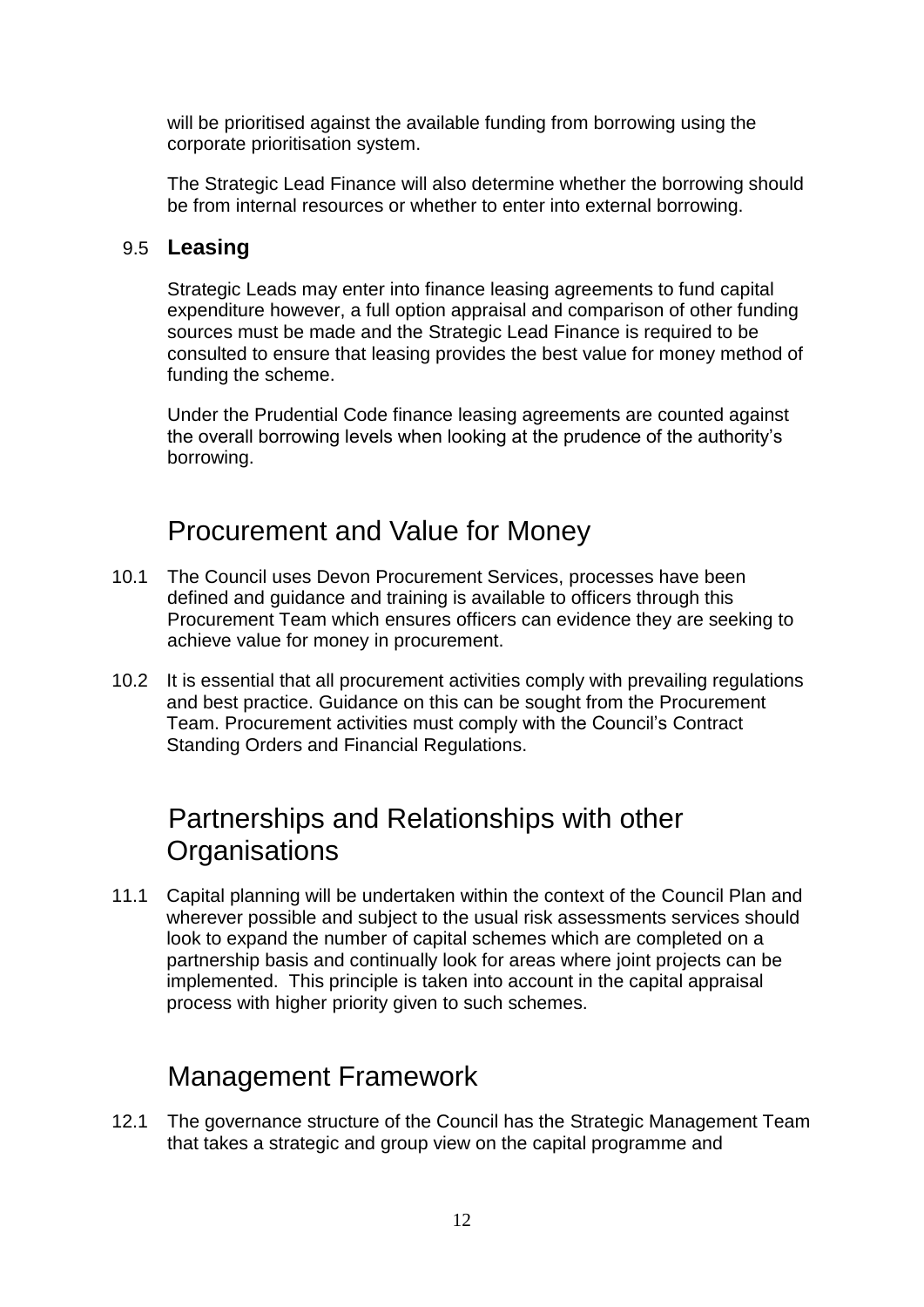investments. This Strategy outlines the key roles and responsibilities of member groups and committees in this process.

### Performance Management

13.1 Clear measurable outcomes are developed for each capital scheme in the Project Initiation Document (PID). After the scheme has been completed, services should check if outcomes have been achieved. For medium and large projects these are required to be specially reported and reviewed under the Project Management Guidelines.

#### Risk Management

- 14.1 Risk is the threat that an event or action will adversely affect the Council's ability to achieve its desired outcomes and to execute its strategies successfully.
- 14.2 Risk management is the process of identifying risks, evaluating their potential consequences and determining the most effective methods of managing them and/or responding to them. It is both a means of minimising the costs and disruption to the organisation caused by undesired events and of ensuring that staff understand and appreciate the element of risk in all their activities.
- 14.3 The aim is to reduce the frequency of adverse risk events occurring (where possible), minimise the severity of their consequences if they do occur, or to consider whether risk can be transferred to other parties. Project Managers for medium and large capital projects are required to maintain and report on their individual project risk register, highlighting any risks which are deemed after mitigation to be medium to high.
- 14.4 It is important to identify the appetite for risk by each scheme and for the capital programme as a whole, especially when investing in capital assets held primarily for financial returns. Under the CIPFA Prudential Code these are defined as investments and so the key principle applies of control of risk and optimising returns consistent with the level of risk.
- 14.5 The Council accepts there will be a certain amount of risk inherent in delivering the desired outcomes of the Council Plan. The Council seeks to keep the risk of capital projects to a low level whilst making the most of opportunities for improvement. Where greater risks are identified as necessary to achieve desired outcomes, the Council seeks to mitigate or manage those risks to a tolerable level. All key risks identified as part of the capital planning process are considered for inclusion in the corporate risk register and all medium and large projects are identified in the Council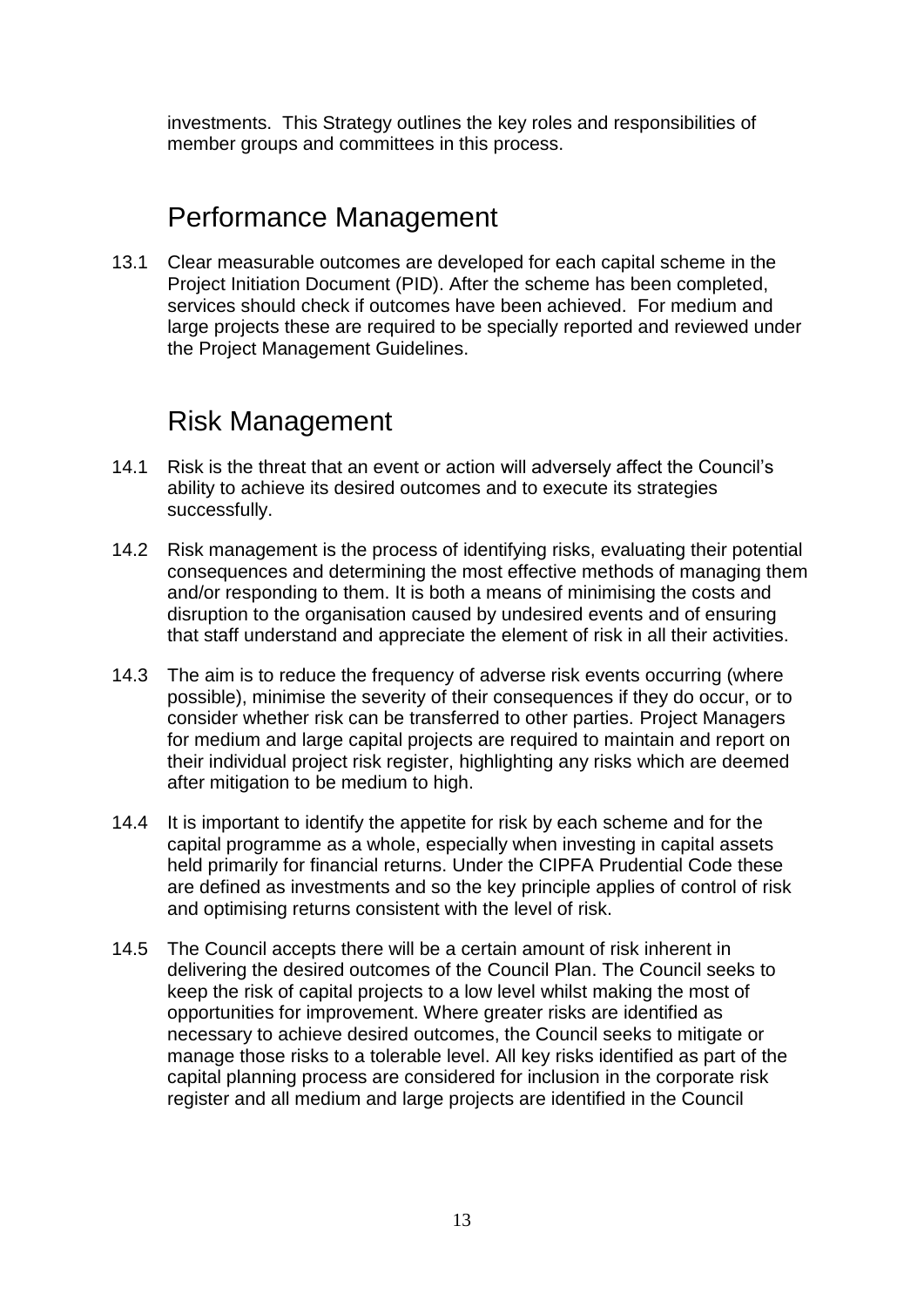Performance Management System (Spar) with a rag rating against current risk assessment.

#### **Credit Risk**

14.6 This is the risk that the organisation with which we have invested capital monies becomes insolvent and cannot pay us our investment returns or complete the agreed contract. Accordingly, the Council will ensure that robust due diligence procedures cover all external capital investment. Where possible contingency plans will be identified at the outset and enacted when appropriate.

#### **Liquidity Risk**

14.7 This is the risk that the timing of any cash inflows from a project will be delayed, for example if other organisations do not make their contributions when agreed. This is also the risk that the cash inflows will be less than expected, for example due to the effects of inflation, interest rates or exchange rates. Our exposure to this risk will be monitored via the revenue and capital budget monitoring processes. Where possible appropriate interventions will occur as early as possible.

#### **Interest Rate Risk**

14.8 This is the risk that interest rates will move in a way that has an adverse effect on the value of capital expenditure or the expected financial returns from a project. Interest rates will be reviewed as part of the on-going monitoring arrangements to identify such adverse effects. As far as possible our exposure to this risk will be mitigated via robust contract terms and when necessary contract re-negotiations.

#### **Exchange Rate Risk**

14.9 This is the risk that exchange rates will move in a way that has an adverse effect on the value of capital expenditure or the expected financial returns from a project. Where relevant, exchange rates will be reviewed as part of the on-going monitoring arrangements to identify such adverse effects. As far as possible our exposure to this risk will be mitigated via robust contract terms and when necessary contract re-negotiations.

#### **Inflation Risk**

14.10 This is the risk that rates of inflation will move in a way that has an adverse effect on the value of capital expenditure or the expected financial returns from a project. Rates of inflation will be reviewed as part of the on-going monitoring arrangements to identify such adverse effects. As far as possible